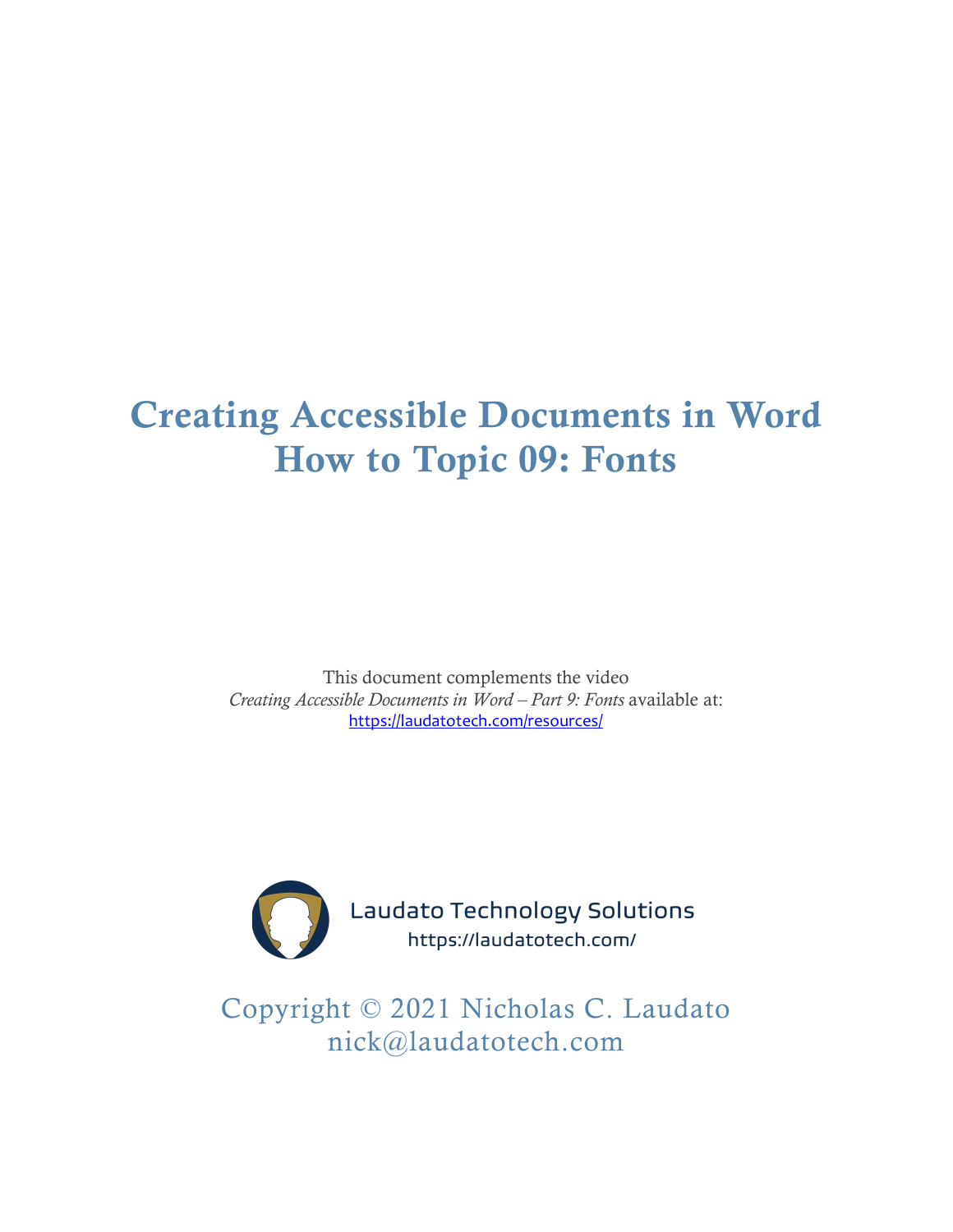# Using Fonts

Wiktionary defines a font as:

*A set of glyphs of unified design, belonging to one typeface (e.g., Helvetica), style (e.g., italic), and weight (e.g., bold). Usually representing the letters of an alphabet*  and its supplementary characters.<sup>[1](#page-1-0)</sup>

Issues associated with font selection are not of concern for the totally blind, who rely on screen readers, but are a concern for those with low or limited vision.

#### FONT TYPEFACE

*Typeface* refers to the design of the lettering, or the *font family*, such as:

Calisto MT (the main font used in this document) Arial Times New Roman Century Gothic

*Microsoft Office* is delivered with about 70 different fonts. Other installed applications, such as *Adobe Creative Suite*, add to that number.

Some fonts can be very difficult to read for people with vision problems and should consequently be avoided. Some examples of complex, condensed, or "busy" font families include:

#### Algerian 12 point.

Bauhaus 93 12 point. Bodini MT Poster Compressed 12 point. *Brush Script MT 12 point.*

#### Showcard Gothic 12 point. Snap ITC 12 point

#### FONT WEIGHT

*Weight* refers to the boldness or lightness of the font. The following examples from Microsoft Word's Gill font family illustrate the differences in weight, all represented in the same size:

Gill Sans MT Gill Sans Condensed **Gill Sans MT Ext Condensed Bold** Gill Sans Nova Gill Sans Nova Cond Gill Sans Nova Cond Lt **Gill Sans Nova Cond Ultra Bold**

<span id="page-1-0"></span><sup>1</sup> https://en.wiktionary.org/wiki/font#English

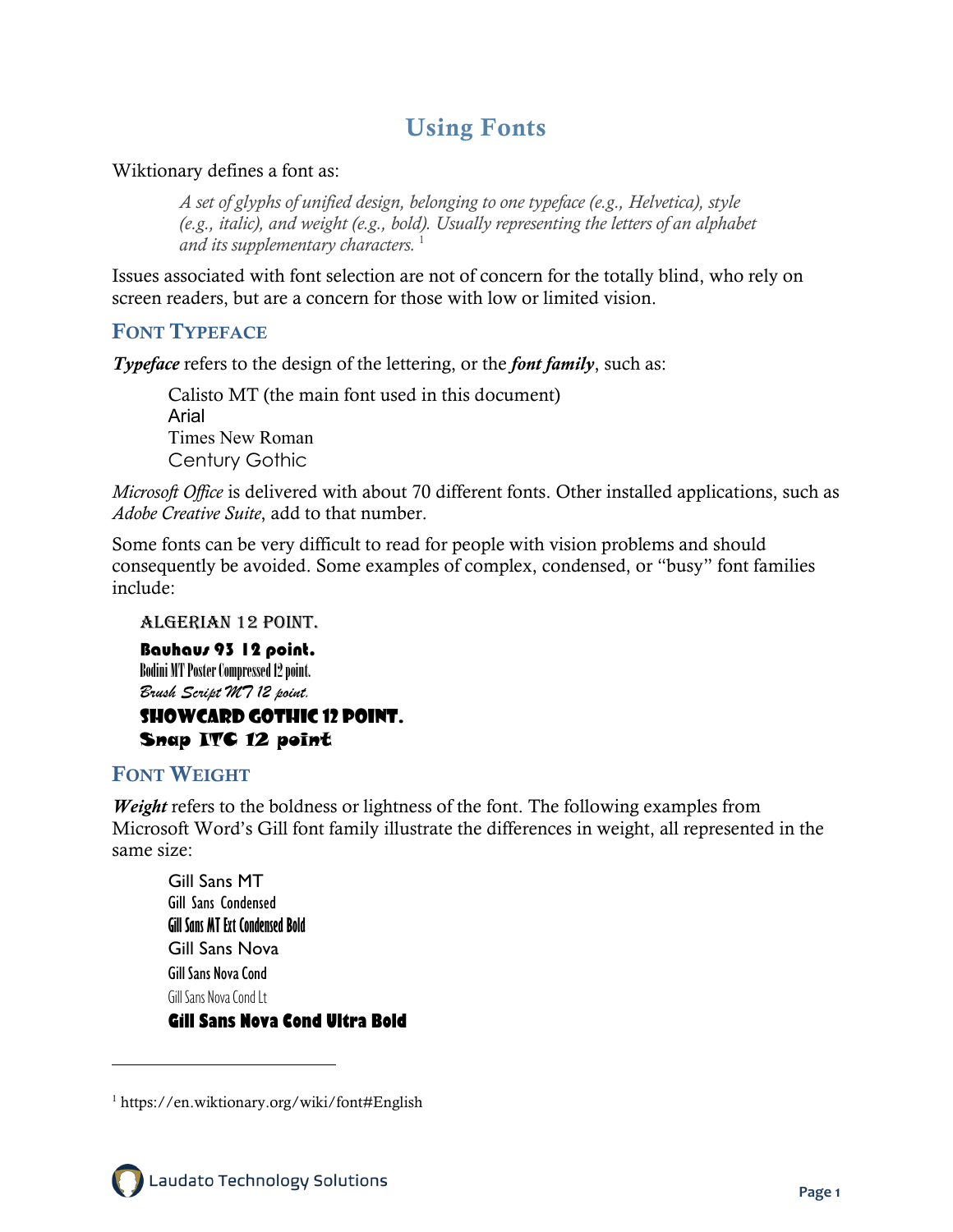Gill Sans Cond XBd Gill Sans Nova Light **Gill Sans Nova Ultra Bold Gill Sans Ultra Bold Gill Sans Ultra Bold Condensed**

Some of these font weights, particularly at the extreme ends (condensed, thin, and bold) may present problems to individuals with low vision.

## FONT SIZE

*Font size* is measured in *points*. Each point represents about 1/72 of an inch in height. An inch in height therefore provides enough room for about six lines of 12-point type, single spaced.

Calisto MT - 8 point Calisto MT - 10 point Calisto MT - 12 point Calisto MT - 14 point Calisto MT - 16 point Calisto MT - 18 point Calisto MT - 24 point

Generally, a 12-point font is the best choice for readability in a document created in Microsoft Word or in a PDF. Smaller sized fonts may present difficulties to individuals with low vision. For headings, 14- or 16-point fonts are generally appropriate. In Microsoft PowerPoint, many seasoned presenters recommend using at least 24-point fonts, providing from seven to nine lines of type per slide.

Font size is important to readability and is tied to typeface design. For example, observe the size differences between the following typefaces, all rendered in 12-point fonts:

| ABCabc123 | Arial        |
|-----------|--------------|
| ABCabc123 | <b>Biome</b> |
| ABCabc123 | Calibri      |
| ABCabc123 | Candara      |
| ABCabc123 | Tahoma       |
| ABCabc123 | Verdana      |

#### **SERIFS**

Another important attribute of a font is whether the typeface includes a *serif* or not. Serifs are the small extra embellishments that appear at the ends of some letter components. Fonts without such embellishments are referred to as *sans serif* fonts.

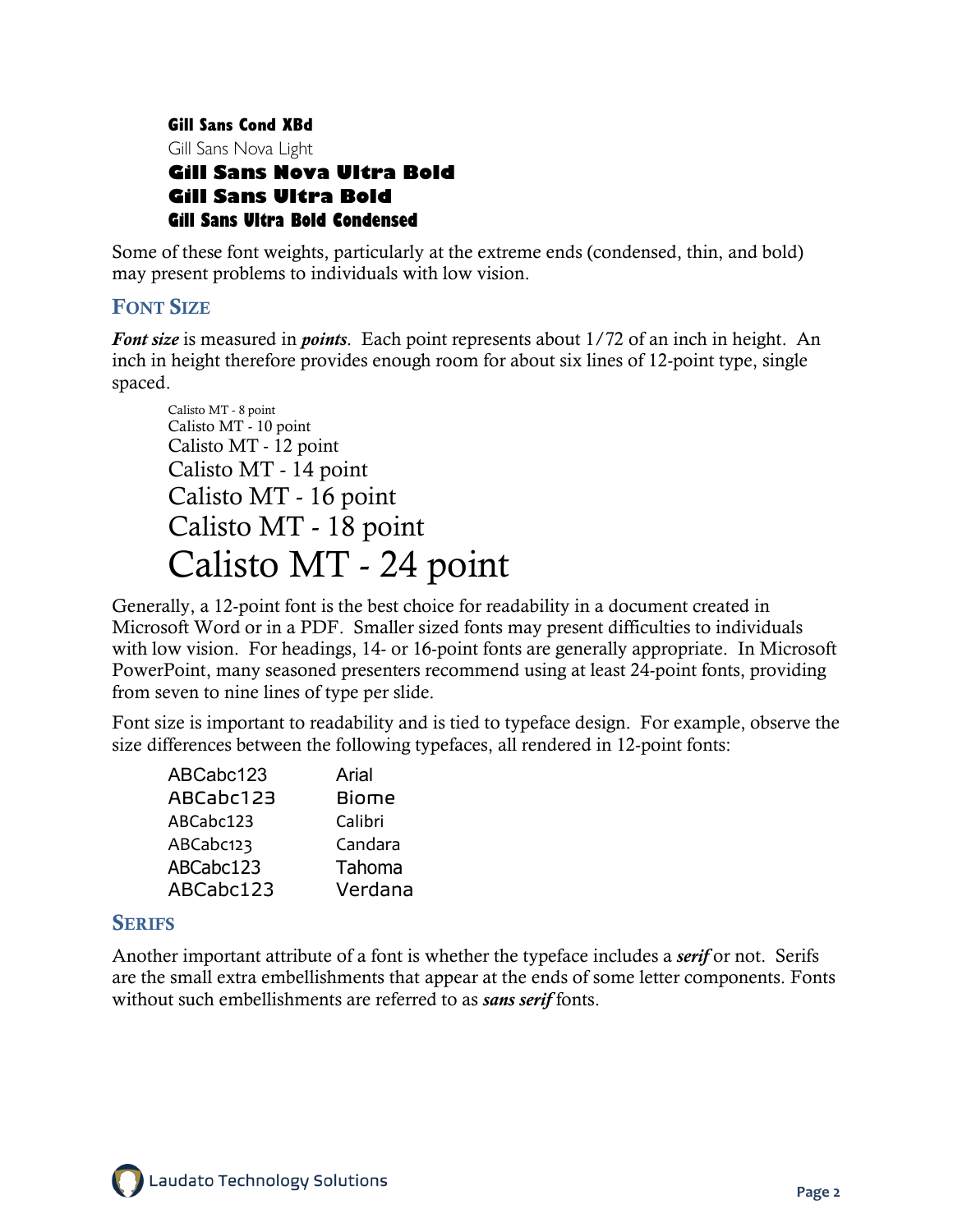



Early research in typography indicated that serif fonts, when printed on a high-quality offset press, were easier to read and enabled better retention of the content than sans serif fonts. Theoretically, this is due to the extra information in the font face that makes it easier for the eye to quickly recognize letters. Serifs also help avoid the ambiguity between certain sans serif letters such as lower case "L" (l) versus upper case "i" (I) and to recognize the difference between a letter sequence such as "rn" and the letter "m".

When low-resolution computer screens and printers came into play, the simpler sans serif fonts were typically judged to be superior because they presented a "cleaner" and simpler dot pattern. Consequently, many people recommended the use of sans serif fonts for better readability. With today's high-resolution screens, the pendulum seems to be swinging back in the direction of serif fonts.

The following boxed paragraph illustrates the difference between the *Candara* sans serif font (on the left) and the *Calisto MT* serif font (on the right) at various font sizes.

| This is a sans serif font.           | This is a serif font. (18 point)              |
|--------------------------------------|-----------------------------------------------|
| This is a sans serif font.           | This is a serif font. (14 point)              |
| This is a sans serif font (Candara). | This is a serif font (Calisto MT). (12 point) |
| This is a sans serif font.           | This is a serif font. (10 point)              |
| This is a sans serif font.           | This is a serif font. (8 point)               |

Opinions differ as to whether serif or sans serif fonts are a better choice for readability, retention, and accessibility. Recent research indicates it is a toss-up. This author selected (and recommends) the *Calisto MT* serif font for body text and often selects sans serif fonts, such as *Calibri*, for headings.

## FONT WIDTH

Fonts are either of fixed- or proportional width. Fixed-width fonts, used by early typewriters and computer screens, provide the same horizontal space (font width) for every letter. For example, a lower-case "i" takes as much width as a capital "W." Proportionalwidth fonts vary the amount of horizontal space each character takes, so a lower case "i" takes significantly less space than a "W." For example:

| Fixed-width                          | <b>WWW</b> | iii                           | (Lucida Sans Type) |
|--------------------------------------|------------|-------------------------------|--------------------|
| Proportional                         | <b>WWW</b> | Ш                             | (Lucida Sans)      |
| Additional examples are shown below. |            |                               |                    |
| Fixed-width                          |            | Million Weeping Willow        | (Lucida Sans Type) |
| Proportional                         |            | <b>Million Weeping Willow</b> | (Lucida Sans)      |